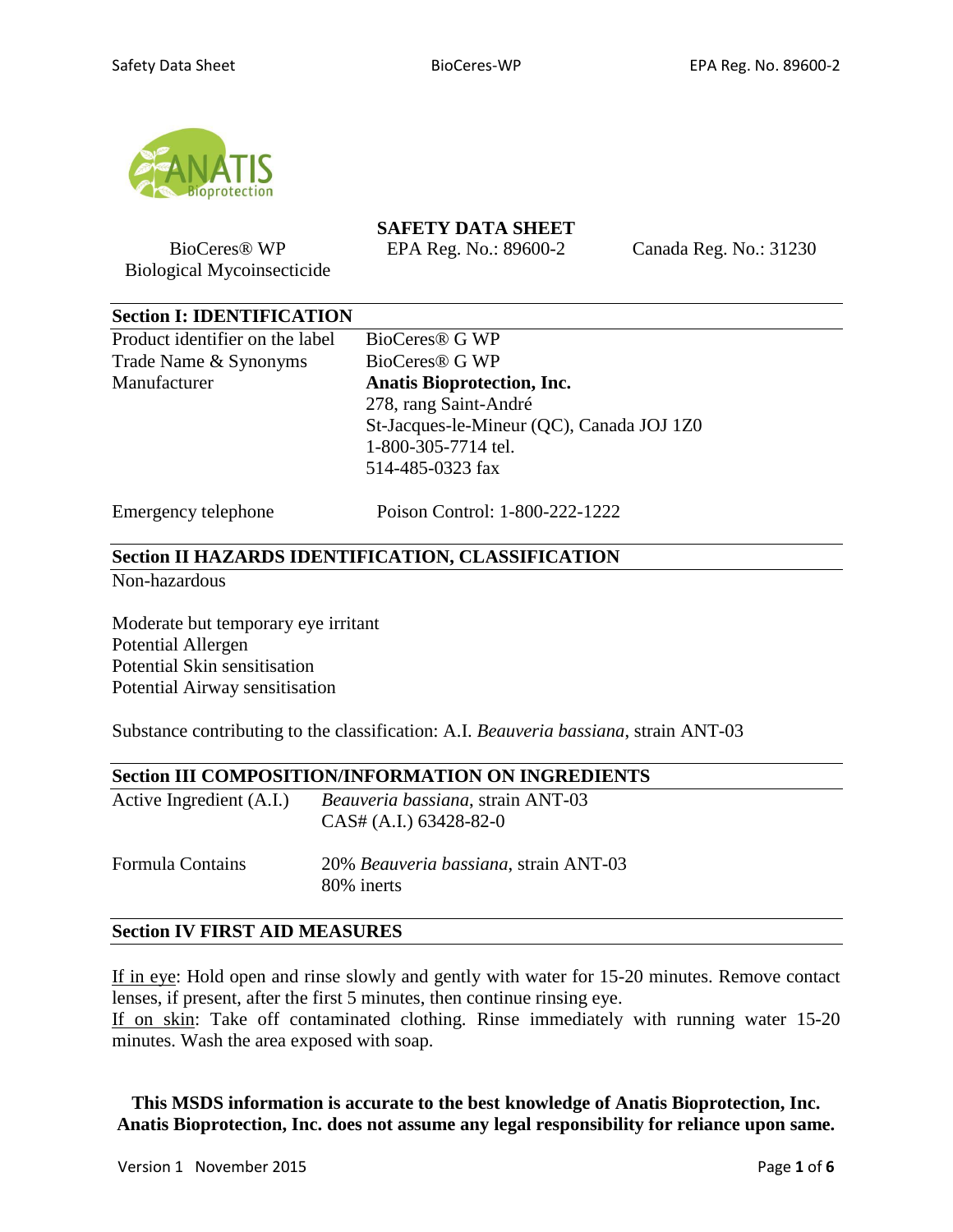If inhaled: Move person to fresh air. If person is not breathing, call first aid responder, then give artificial respiration preferably mouth-to-mouth.

If swallowed: Call a poison control center or doctor immediately for treatment advice. Have person sip a glass of water if able to swallow. Do not induce vomiting unless told to do so by the poison control center or doctor. Do not give anything by mouth to an unconscious person.

Treat symptomatically.

Have the product container or label with you when calling a poison control center or doctor, or going for treatment.

#### **Section V: FIRE-FIGHTING MEASURES**

Product is non-flammable under normal conditions of storage, manipulation and use. Extinguishing measure: In case of inflammation, use tap-water. Hazardous combustion products development: None. Act in accordance with the corporate`s emergency plan.

#### **Section VI ACCIDENTAL RELEASE MEASURES**

Remove persons not wearing protective clothing from spill area; Wear personal protection equipment against potential contact with the spilt product when working on stopping the release/repairing the leak; Protect streams and sewers from contamination.

Physicochemical properties allow usage of any absorbent material.

#### **Section VII HANDLING AND STORAGE**

Precaution for safe handling Comply with the current legislation concerning the prevention of industrial risks;

Wear personal protective equipment to avoid inhalation, contact with skin and eyes.

Precaution for safe storage

Keep container hermetically sealed preventing humidity penetration; Keep separate from food and animal fed.

Technical recommendations to prevent ergonomic and toxicological risks Wash hands before eating, drinking, chewing gum, using tobacco or using toilet; Remove clothing immediately if product gets inside, then clean thoroughly and put on clean clothing;

Keep out of reach of children.

Technical recommendations to prevent environmental risks BioCeres-WP is considered safe for the environment. It is suggested to limit spreading during pollination period;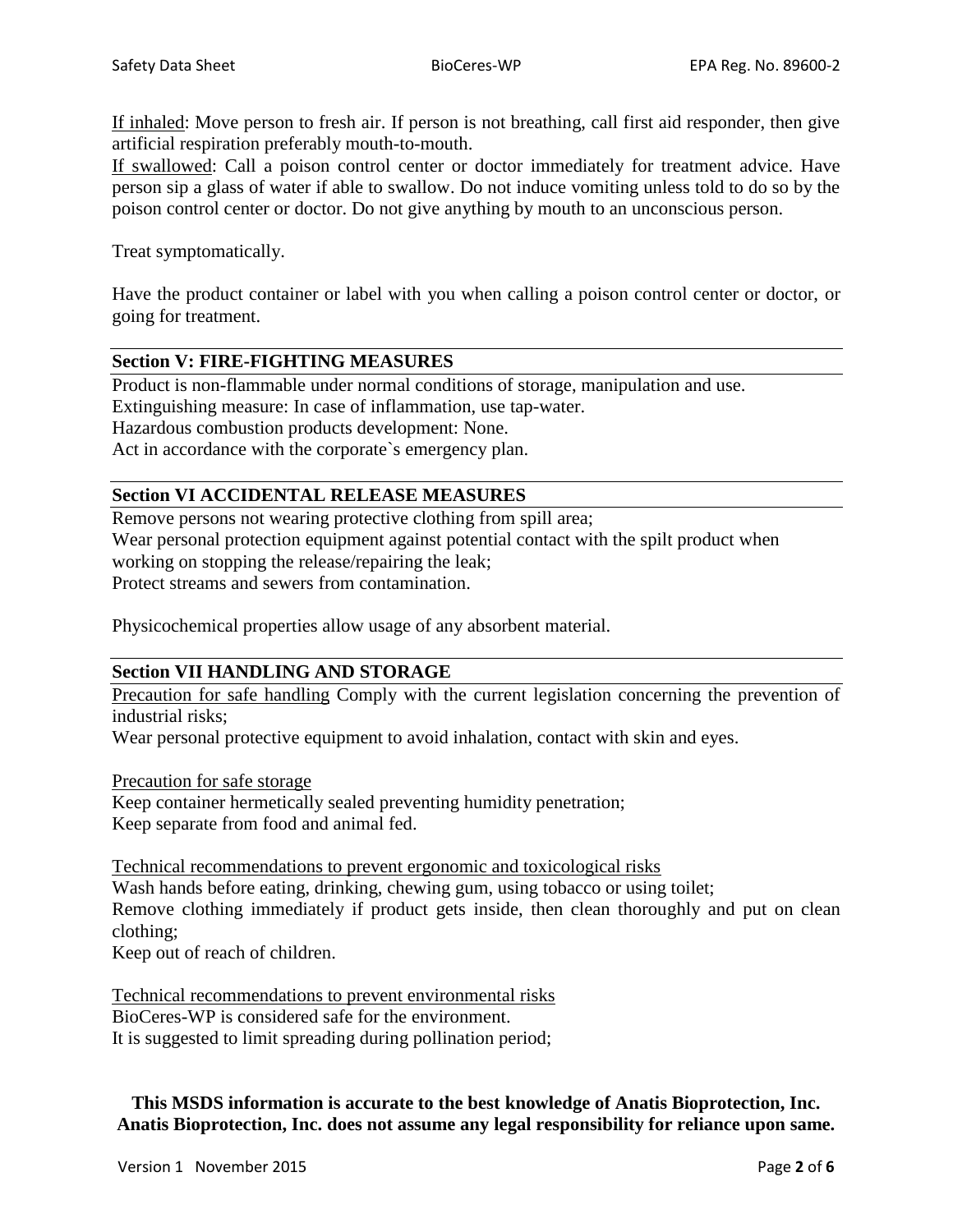DO NOT apply this product to fresh water habitats (such as lakes, rivers, sloughs, ponds, prairie potholes, creeks, marshes, streams, reservoirs, and wetlands) and estuarine/marine habitats.

DO NOT contaminate irrigation or drinking water supplies or aquatic habitats by cleaning of equipment or disposal of wastes.

Have handy an emergency plan to limit drainage into sewages and stream.

Conditions for safe storage, including any incompatibilities:

Technical measures for storage: Keep storage temperature cool, ideally refrigerated 4 ºC

Dry environment;

Keep container sealed

Avoid penetration of humidity in the mixture

Away from direct sunlight (UV) and heat;

Maximum time: 6 months at room temperature

12 months at 4 ºC

General conditions for storage: Separated from food storage Specific end use(s): No special recommendation.

### **Section VIII EXPOSURE CONTROLS/PERSONAL PROTECTION WHEN HANDLING AND SPRAYING**

There are no environmental limits for the substances contained in the product.

Respiratory protection: Masks tested and approved under appropriate government standards NIOSH/OSHA for vapors and dust (eg. Filter N-95, P-95).

Ventilation system: Local exhaust.

Eye protection: Protective goggles.

Skin protection: Gloves, waterproof and chemical resistant.

Other protective equipment: Long-sleeved shirt, long pants, shoes and socks.

# **Section IX PHYSICAL AND CHIMICAL PROPERTIES** Appearance and odor Fine white powder, odorless Solubility in water (% by weight) Not relevant due to the nature of the product Specific gravity at  $22^{\circ}C$  (g/cm<sup>3</sup>)  $0.45$ Volatility: Boiling point at atmospheric pressure Not relevant due to the nature of the product Vapor pressure at 20 °C Not relevant due to the nature of the product Vapor pressure at 50 °C Not relevant due to the nature of the product Evaporation rate at  $20^{\circ}$ C Not relevant due to the nature of the product Product description: Density at 20 °C Not relevant due to the nature of the product Relative density at 20 °C Not relevant due to the nature of the product Dynamic viscosity at  $20^{\circ}$ C Not relevant due to the nature of the product Kinematic viscosity at 20 °C Not relevant due to the nature of the product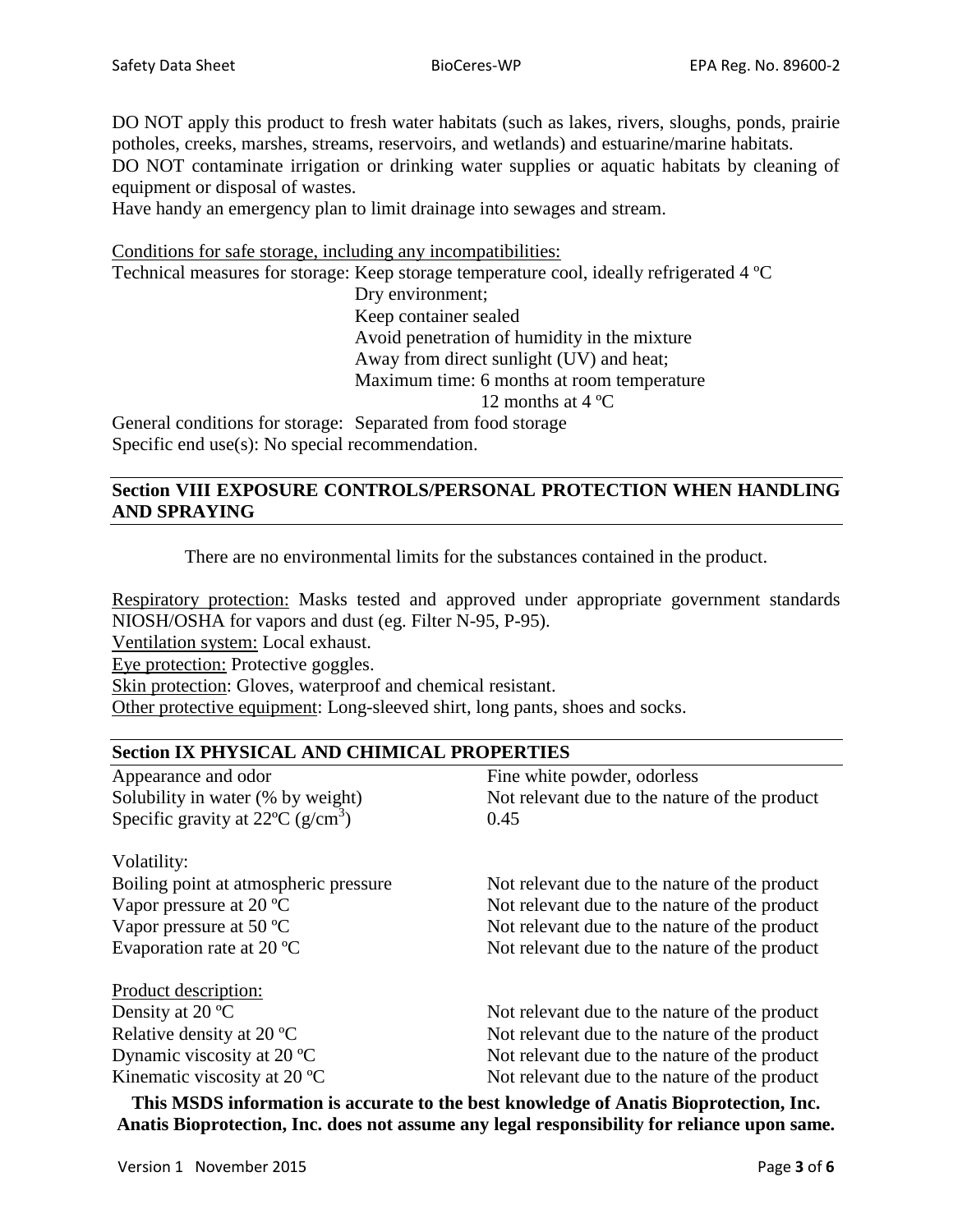| Kinematic viscosity at $40^{\circ}$ C                                                                                   | Not relevant due to the nature of the product                                                                                                                                                    |
|-------------------------------------------------------------------------------------------------------------------------|--------------------------------------------------------------------------------------------------------------------------------------------------------------------------------------------------|
| Concentration                                                                                                           | Minimum of $1x10^{10}$ conidia/g                                                                                                                                                                 |
| pH                                                                                                                      | Not relevant due to the nature of the product                                                                                                                                                    |
| Partition coefficient n-octanol/water 20 °C                                                                             | Not relevant due to the nature of the product                                                                                                                                                    |
| Decomposition temperature                                                                                               | Not relevant due to the nature of the product                                                                                                                                                    |
| Flammability:<br><b>Flash Point</b><br>Autoignition temperature<br>Lower flammability limit<br>Upper flammability limit | Not relevant due to the nature of the product<br>Not relevant due to the nature of the product<br>Not relevant due to the nature of the product<br>Not relevant due to the nature of the product |

#### Section X **STABILITY AND REACTIVITY**

Unusual fire hazards None Unusual explosion hazards None Incompatibility Strong acids, strong bases Condition to avoid Heat Material to avoid No data available Hazardous decomposition products None

Chemical stability Stable under recommended storage conditions

# **Section XI TOXICOLOGICAL INFORMATION**

|                 | Likely routes of exposure |               |                           |
|-----------------|---------------------------|---------------|---------------------------|
| Eye contact Yes |                           | Ingestion Yes |                           |
| Inhalation Yes  |                           | <b>Skin</b>   | Yes, only if skin are cut |

Symptoms related to the physical, chemical and toxicological characteristics Eye contact May cause moderate eye irritation. Ingestion May be harmful if swallowed. Inhalation May cause sensitization. Skin May cause irritation; May sensitization.

#### **Effects**

Immediate: Moderate but temporary eye irritation. May cause skin irritation. Delayed: Unavailable information. Chronic short term exposure: Unavailable information. Chronic long term exposure: May cause skin and airways sensitisation.

#### **ACUTE TOXICITY**

Acute referral dosage: not required (2)

| <b>Criteria</b>                                                    | Value/classification      |
|--------------------------------------------------------------------|---------------------------|
| Oral $LD_{50}$ -rat- (CFU/animal)                                  | $> 1.3 \times 10^{9}$ (1) |
| Dermal $DL_{50}$ -rat- (mg/kg)                                     | > 5,050(1)                |
| Pulmonary infectivity and<br>toxicity $LD_{50}$ -rat- (CFU/animal) | $>1.1 \times 10^{9}$ (1)  |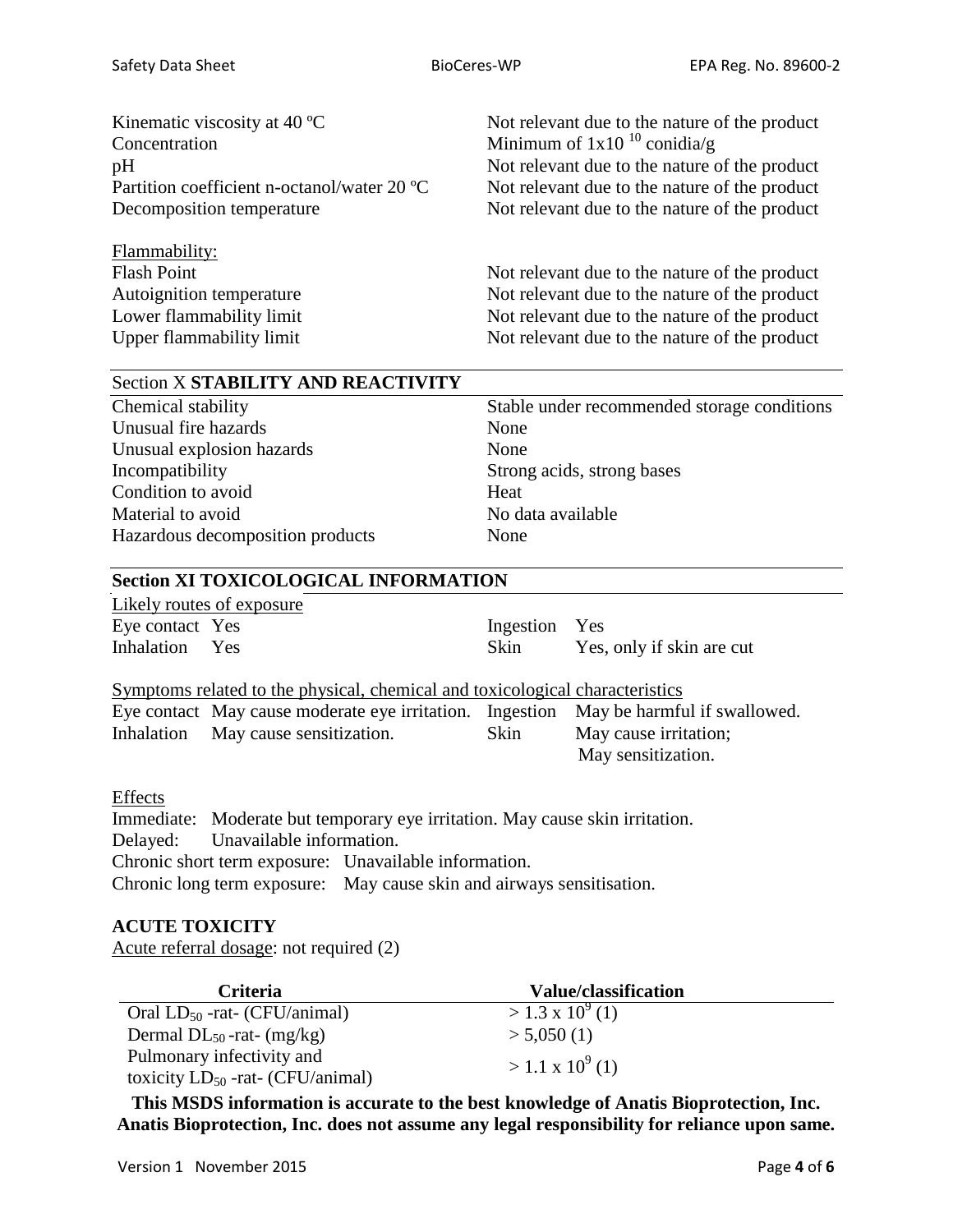Ocular -rabbit-<br>
Moderate irritant

#### **CHRONIC TOXICITY ESTIMATES**

Higher tier subchronic and chronic toxicity studies were not required because of the low acute toxicity of the MPCA

No indications of infectivity, toxicity or pathogenicity in the test animals treated in the Tier I acute oral and pulmonary toxicity/infectivity tests.

| Criteria                                                                                        | <b>Value/classification</b>                                                                                                   |
|-------------------------------------------------------------------------------------------------|-------------------------------------------------------------------------------------------------------------------------------|
| Immune system -rodent-                                                                          | Intact and able to process and clear the MPCA (1).                                                                            |
|                                                                                                 | No evidence suggesting $B$ . <i>bassiana</i> has the potential to                                                             |
| Endocrine system -animals-                                                                      | cause adverse effects (1).                                                                                                    |
|                                                                                                 | Exemption from the requirement of a tolerance $(2)$ .                                                                         |
| Nervous system                                                                                  |                                                                                                                               |
| Carcinogenicity/mutagenicity<br>and toxicity to reproduction<br>Specific target organ toxicity- | No evidence suggesting <i>B. bassiana</i> has the potential to<br>cause such adverse effects. Long term studies not required. |
| time or repeated-exposure                                                                       |                                                                                                                               |

Other specific toxicology information on the substances: Potential allergen.

#### **Section XII ECOLOGICAL INFORMATION**

Aquatic plants and algea: May be harmful. The manufacturer strongly suggests limiting applications to area beyond 50 feet from aquatic habitats.

Pollinators: Although shown no toxicity when used in accordance with label directions and good agricultural practices. The manufacturer strongly suggests limiting applications when actively foraging.

Insects other than pollinators: May be harmful.

Avian: Not toxic when used in accordance with label directions and good agricultural practices. Plants, fruits and vegetables: No phytotoxicity.

Landfill: Non-toxic.

Results of persistent, bioaccumulative and toxic and/or very persistent and very bioaccumulative: Not applicable due to the nature of the product.

Persistence and degradability: Not available.

Bioaccumulation potential: Not applicable due to the nature of the product.

Mobility in soil: Minimal.

Other adverse effects: No data available.

#### **DO NOT apply this product to fresh water habitats (such as lakes, rivers, sloughs, ponds, prairie potholes, creeks, marshes, streams, reservoirs, and wetlands) and estuarine/marine habitats.**

#### **Section XIII DISPOSAL CONSIDERATION**